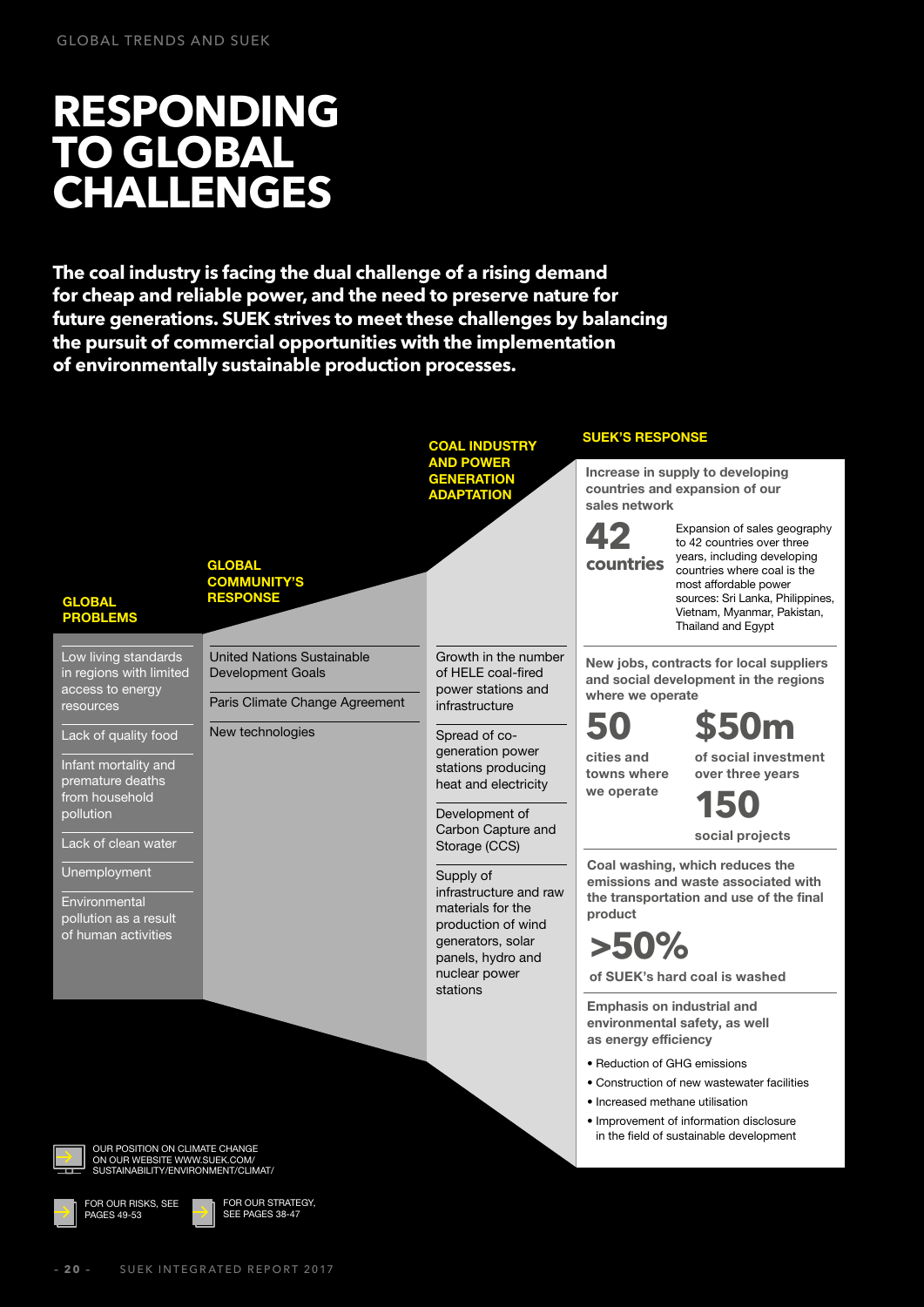#### Global problems, global response

In the world today, there are 1.1 billion people living without access to electricity, which deprives them of modern healthcare, education and balanced nutrition<sup>1</sup>. Therefore, through the United Nations Sustainable Development Goals (UN SDGs) the global community has resolved to ensure universal access to affordable, reliable and modern energy sources by 2030.

Even today about 2.5 billion people, half of whom live in India and China, do not have access to clean cooking facilities. This leads to 4.3 million premature deaths globally each year from household air pollution<sup>1</sup>. To meet its rising electricity demand, over the next 20 years China needs to add the equivalent of today's US power system to its own national power supply<sup>2</sup>. It is expected that by 2040 the electrification rate in Asia will reach 99%, helping to halve the number of premature deaths from household pollution in China and reduce the overall number by 0.5 million.

Apart from being the basis for better industrial and social development, infrastructure improvement and job creation, electrification can help various countries meet the commitments they made under the Paris Climate Change Agreement to reduce greenhouse gas emissions. The International Energy Agency (IEA) forecasts that if current electric transport development plans are implemented, by 2040 the number of electric vehicles on the road will have grown 140 times, thus helping to remove harmful substances from the air in cities.

According to the UN SDGs, these growing needs should be met by secure power that is available at an affordable price and that causes minimum damage to the planet. To achieve this, support should be provided for research into how to achieve better energy efficiency and advanced fossil-fuel technologies, as well as for the development of renewable energy sources. This should ensure that CO<sub>2</sub> emissions from the power sector rise by just 5% by 2040, while electricity use rises by 60% and heat use increases by 10% compared to present levels<sup>2</sup>.

- 1. UN Secretary-General Report 'Progress towards
- the Sustainable Development Goals', July 2017. 2. International Energy Agency, World Energy
- Outlook 2017.

In aiming to meet these targets, many countries have announced massive investments in renewable generation infrastructure, 2.5 times more than in new fossil-fuel powered capacities. However, IEA forecasts that the share of total electricity produced from wind, solar and biofuel can rise from its current level of 8% to just 15% by 2025, and to 23% by 20402.

While the cost of renewable generation is decreasing, the low concentration of natural energy remains its main hindrance. For example, it takes roughly 1 m2 of land to produce 1 W of wind power. For solar power it takes the same area to produce 5 W in countries with limited sunshine (such as Germany), rising to 20 W in sunny deserts. While the potential exists to increase productivity, primarily in the case of solar generation, this will never exceed the level of average natural solar radiation per 1 m2 — about 170 W. For comparison, the density achieved in electricity production at coal-fired power stations

today can go up to 1,000 W per 1 $m<sup>2</sup>$ (and that includes the land used to mine the coal).

Furthermore, while wind and solar power emit no CO₂ during end use, a lot of materials made by carbon-intensive technologies are necessary to produce a small quantity of renewable energy. For example, it takes 550 tonnes of iron and steel to produce 1 MW of wind power, as opposed to 35 tonnes for coal-fired and 5 tonnes for gas-fired power stations.

Coal and gas will therefore remain the two most widely used power sources for several decades to come at least, accounting for 26% and 23% respectively. The affordability, versatility and cost effectiveness of coal, allied with its relative ease of extraction and transportation, will ensure its consumption volumes remain stable through to 2040, providing power and heat for many regions where economic or natural reasons make other sources unaffordable.

#### Premature deaths from household air pollution will be 0.5 m lower in 2040 vs 2017, as access to clean cooking fuels increases



## Electricity generation (TWh)



Sources: International Energy Agency, World Energy Outlook 2017.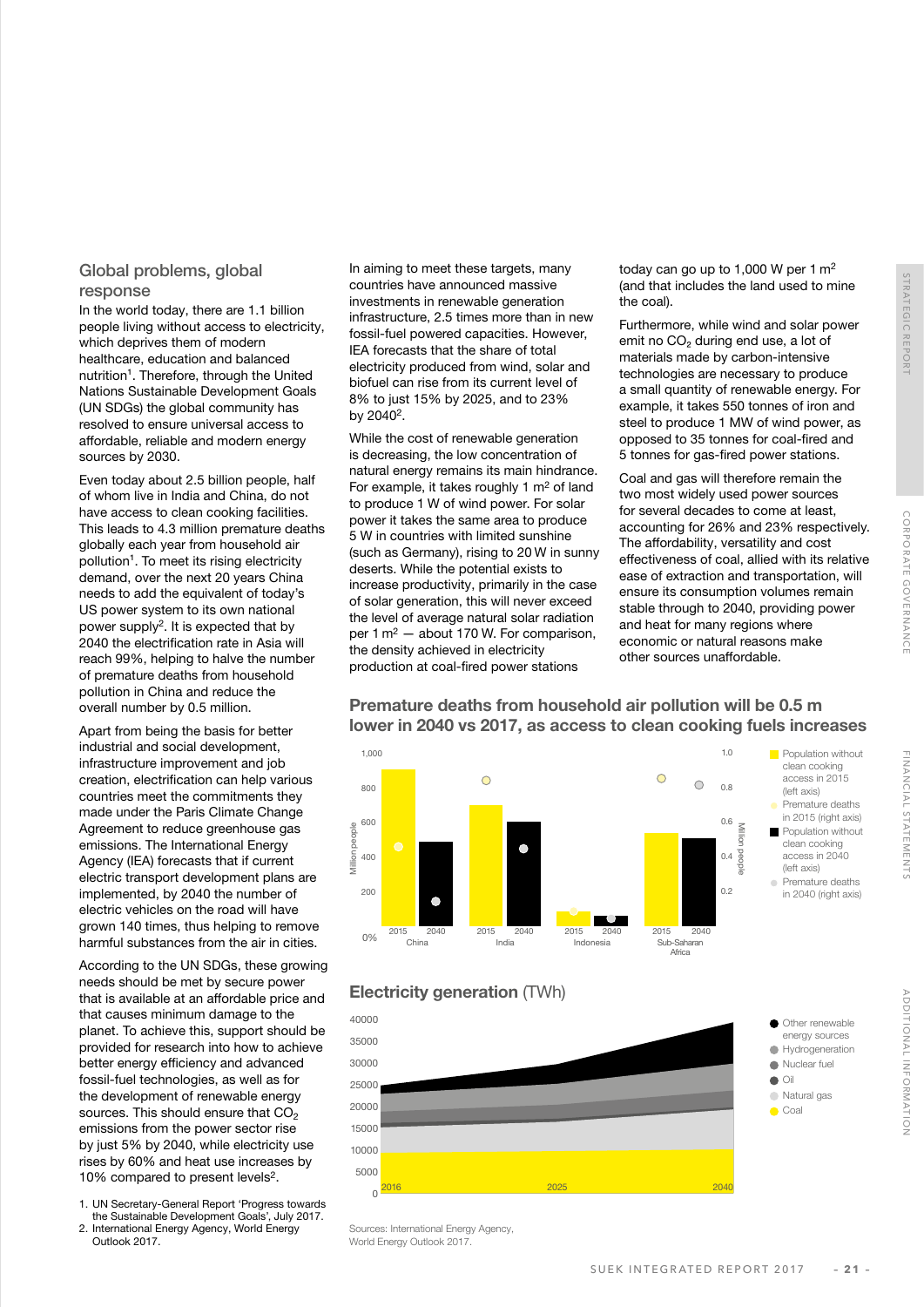#### Coal industry and power generation adaptation

The coal industry is developing in accordance with the latest technological and environmental trends. It is planned that over 75% of coal-fired power plants coming into service in the next 25 years will use high efficiency low emissions (HELE) technologies.

As well as being more efficient, these new plants support the delivery of environmental commitments. Every 1% rise in efficiency of coal-fired power plants delivers a  $2\%$ -3% reduction in CO<sub>2</sub> emissions. These plants are also equipped with  $NO<sub>x</sub>$ ,  $SO<sub>3</sub>$  and mercury filters.

Furthermore, carbon capture and storage (CCS), despite being implemented to date at only two large-scale coal power plants, could cover over 200 GW of coal generation worldwide by 2040, IEA predicts. However, this is dependent on countries stepping up their efforts to make CCS technology more economically viable. As advanced coal-fired power plants require higher calorific value coal, over 50% of international coal trading is already focused on higher-grade coal.

Another research trend is coal gasification, which combines power generation with coal chemistry products. Coal gasification allows the production of chemical products such as methanol, polyethylene, diesel, ammonia and more. While coal gasification is more expensive today than the traditional use of oil and natural gas, significant progress has been made in decreasing coal gasification CAPEX (\$3,500-\$2,000/t) and OPEX. China is the global leader in coal gasification technologies. In 2017 the first plant producing ethanol from coal was launched, supported by the Chinese Academy of Science. The gasoline with 10% ethanol could effectively reduce about 1/3 pollutant emission<sup>1</sup>. IEA forecasts that Chinese coal-to-liquid fuel capacity might grow from 2.5 million tonnes in 2015 to over 20 million tonnes by 2020.

1. [Source: Release by the Chinese Academy](http://english.cas.cn/newsroom/research_news/201703/t20170321_175118.shtml)  of Science, 17 March 2017. http://english.cas.cn/newsroom/research\_ news/201703/t20170321\_175118.shtml

**On 30 April 2017, renewables accounted for 85% of Germany's power usage.**

> CHANGING PERCEPTIONS

**Can Germany currently be powered by renewables alone?**

*In 2017, wind, solar, biomass and hydro energy accounted for 33% of power generation in Germany, while coal still accounted for 37% of the power supply.*

> Welding robots in a car factory,  $\triangle$  Germany.

 $\nabla$  Wind turbines and power transmission lines, Germany.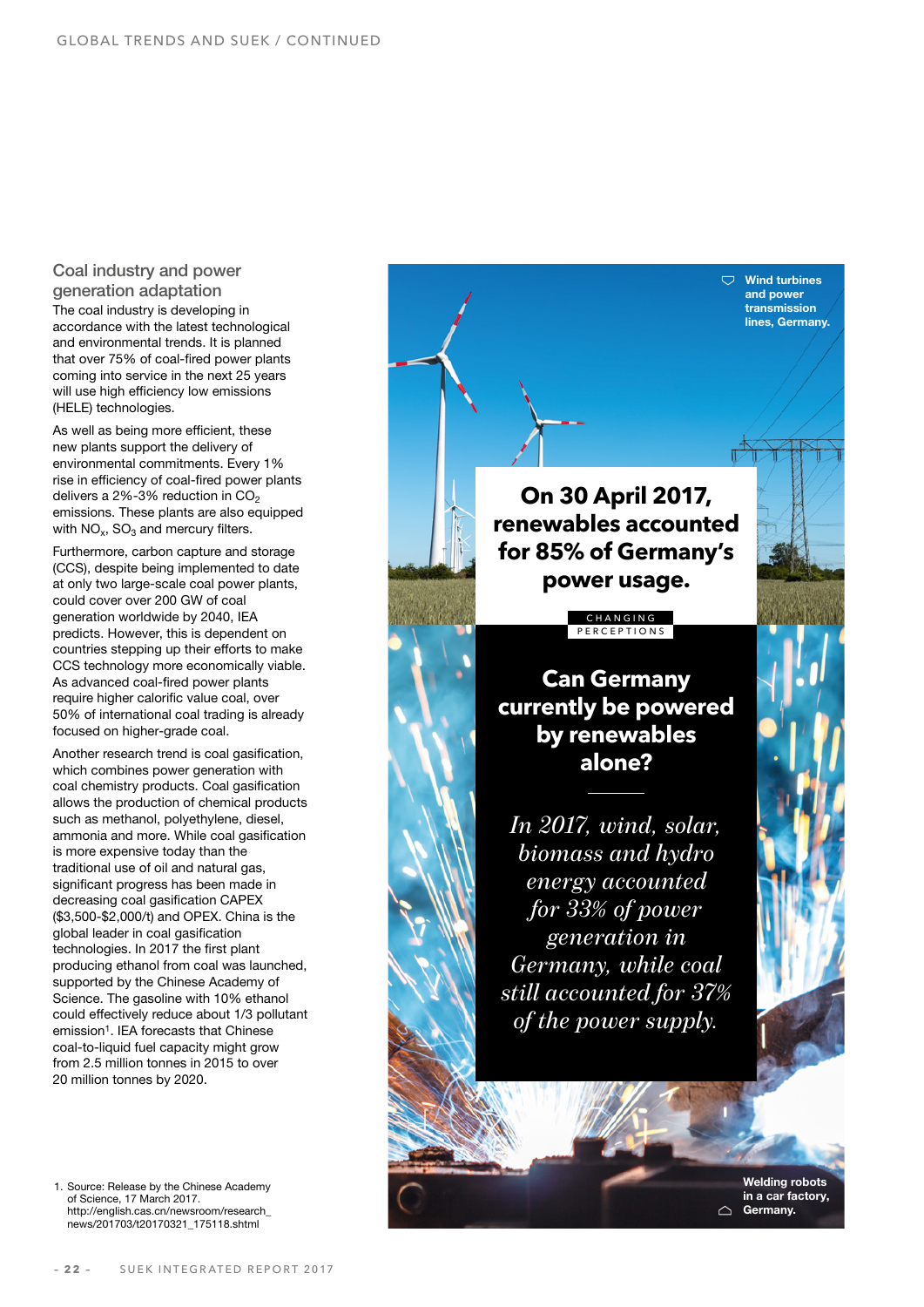

## Over 75% of new coal-fired power plants will use HELE technologies

Sources: International Energy Agency, World Energy Outlook 2017.

Every 1% rise in efficiency of coal-fired plants delivers a 2-3% reduction in  $CO<sub>2</sub>$  emissions



Sources: International Energy Agency, World Coal Association.

The major market trend of recent years is the shift in consumption and import growth to the Pacific market, in particular to South-East Asia, India, South Korea and Japan, and to some high-growth emerging coal markets (Vietnam, Pakistan, Bangladesh, Malaysia, and Taiwan). These markets require more high-calorific coal for their new power generation. For example, more than half of China's coal-fired power-generation plants are under ten years old, and the average efficiency

already stands at over 42%. India overtook the US in 2015 as the second largest coal consumer and is believed to more than double its demand by 2040. It is to become the primary driver of coal imports, as local coals have low calorific value, and the country's new stations require high grades. Elsewhere, some countries have started building stations with 50% efficiency.

The Atlantic market overall has exhausted its growth potential. Due to toughening environmental regulations and growing competition from gas and renewables, coal consumption in Northern Europe is in decline. However, this is partly compensated by the development of coal-fired power generation in North Africa, the Middle East and the Mediterranean.

Coal remains an essential component in the production of steel and cement – the basic construction materials for infrastructure facilities, including renewable energy facilities. Coal usage in industry1 for steel and cement production, petrochemical feedstock, and coal-to-gas and coal-to-liquids transformation, is expected to rise by 20% over the next 20 years to 36% of total coal use.

Overall, the International Energy Agency forecasts that global coal demand and international trade will remain stable through to 2040.

On the supply side, the reduction in coal-mining capacities has exceeded previous forecasts. By the end of 2017, the total excess capacity of thermal coal had declined to about 55 million tonnes, which accounts for 6% of the total seaborne market. The global seaborne thermal coal market is forecast to be balanced by 2020, and by 2025, 55 million tonnes of new capacity will be required to meet increasing demand.

Apart from a balance in supply and demand, the dynamics of coal pricing are largely influenced by Chinese arbitrage and trade, as the government has implemented a series of policies to maintain an acceptable price level for domestic coal producers and power companies. The influence of this factor is expected to continue in the medium term.

1. Coal usage in industry reflects volumes consumed in own use and transformation in blast furnaces and coke ovens, petrochemical feedstocks, coal-to-liquids and coal-to-gas plants.